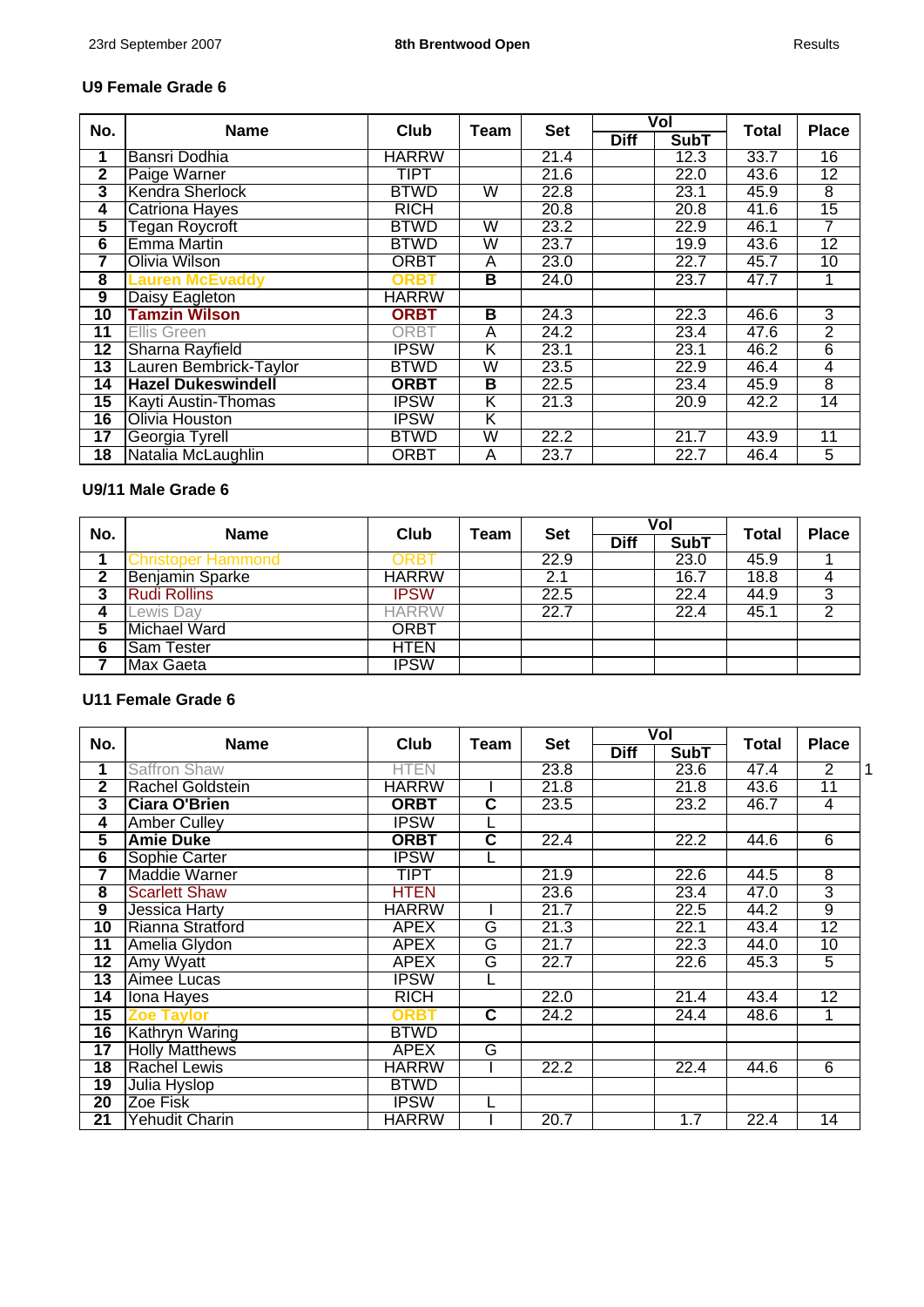J.

# **U13/15 Male & Female Grade 6**

| No.                     | <b>Name</b>             | Club         | Team                   | <b>Set</b> |             | Vol         | <b>Total</b> | <b>Place</b>    |
|-------------------------|-------------------------|--------------|------------------------|------------|-------------|-------------|--------------|-----------------|
|                         |                         |              |                        |            | <b>Diff</b> | <b>SubT</b> |              |                 |
| 1                       | <b>Rosie Barton</b>     | <b>ORBT</b>  | cc                     | 22.1       |             | 22.4        | 44.5         | $\overline{7}$  |
| $\overline{\mathbf{2}}$ | Hannah Lenoir           | <b>BRAM</b>  |                        | 21.5       |             | 21.8        | 43.3         | 16              |
| 3                       | <b>Claire Devine</b>    | <b>APEX</b>  | Η                      | 21.2       |             | 22.1        | 43.3         | 16              |
| 4                       | Deia Sakal              | <b>HTEN</b>  |                        | 23.4       |             | 23.8        | 47.2         | $\overline{2}$  |
| 5                       | Beeshman Sivakumaran    | <b>HARRW</b> | Ζ                      | 21.1       |             | 21.7        | 42.8         | 20              |
| $6\overline{6}$         | Georgina Westall        | <b>IPSW</b>  |                        |            |             |             |              |                 |
| 7                       | <b>Rebecca Healy</b>    | <b>TIPT</b>  | Y                      | 21.1       |             | 21.9        | 43.0         | $\overline{18}$ |
| $\overline{\mathbf{8}}$ | Zoe Foxwell             | <b>APEX</b>  | Η                      | 22.9       |             | 22.5        | 45.4         | $\overline{4}$  |
| $\overline{9}$          | Georgina Polcino        | <b>ORBT</b>  | D                      | 22.6       |             | 22.6        | 45.2         | 5               |
| 10                      | <b>Megan Ladd</b>       | <b>APEX</b>  | Η                      | 23.8       |             | 22.8        | 46.6         | $\overline{3}$  |
| $\overline{11}$         | Deanna Hart             | <b>IPSW</b>  |                        | 21.8       |             | 22.4        | 44.2         | 12              |
| $\overline{12}$         | <b>Shanon Weir</b>      | <b>ORBT</b>  | D                      |            |             |             |              |                 |
| $\overline{13}$         | <b>Holly Down</b>       | <b>APEX</b>  | Η                      | 19.0       |             | 21.8        | 40.8         | $\overline{22}$ |
| 14                      | <b>Jasmine Brittian</b> | ORBT         | cc                     | 23.5       |             | 23.9        | 47.4         | 1               |
| 15                      | <b>Clare Lofthouse</b>  | <b>TIPT</b>  | Y                      | 21.1       |             | 21.2        | 42.3         | 21              |
| 16                      | <b>Frankie Englezou</b> | <b>HARRW</b> | $\overline{Z}$         | 21.7       |             | 21.9        | 43.6         | 14              |
| $\overline{17}$         | <b>Kayleigh Hammond</b> | <b>ORBT</b>  | $\overline{\text{cc}}$ | 22.4       |             | 22.1        | 44.5         | 7               |
| $\overline{18}$         | <b>Katie Lofthouse</b>  | <b>TIPT</b>  | Y                      | 22.1       |             | 21.3        | 43.4         | 15              |
| 19                      | Gideon Charin           | <b>HARRW</b> | $\overline{Z}$         | 20.9       |             | 22.0        | 42.9         | 19              |
| $\overline{20}$         | Jenny McIntyre          | <b>ORBT</b>  | D                      | 2.1        |             | 23.1        | 25.2         | $\overline{23}$ |
| $\overline{21}$         | <b>Emily Gunn</b>       | <b>BTWD</b>  |                        | 22.0       |             | 22.3        | 44.3         | 10              |
| $\overline{22}$         | Kathryn Waring          | <b>BTWD</b>  |                        |            |             |             |              |                 |
| $\overline{23}$         | Jessica Fisher          | <b>STRM</b>  |                        | 22.3       |             | 22.6        | 44.9         | $6\overline{6}$ |
| 24                      | Amy Carton              | <b>IPSW</b>  |                        | 22.1       |             | 22.3        | 44.4         | $\overline{9}$  |
| 25                      | Zoe Fisk                | <b>IPSW</b>  |                        | 21.9       |             | 22.1        | 44.0         | 13              |
| 26                      | Jennie Harries          | <b>STRM</b>  |                        | 22.1       |             | 22.2        | 44.3         | 10              |

### **U17 Male & Female Grade 6**

| No. | <b>Name</b>              | Club        | Team | <b>Set</b> | Vol         |             | <b>Total</b> | <b>Place</b>   |
|-----|--------------------------|-------------|------|------------|-------------|-------------|--------------|----------------|
|     |                          |             |      |            | <b>Diff</b> | <b>SubT</b> |              |                |
|     | <b>Katie McIntyre</b>    | <b>ORBT</b> | Е    | 22.3       |             | 23.0        | 45.3         | 3              |
| 2   | <b>Rebecca Peters</b>    | <b>ORBT</b> | Е    | 23.5       |             | 20.8        | 44.3         | $\overline{5}$ |
| 3   | Emma Lofthouse           | <b>TIPT</b> |      | 20.8       |             | 21.2        | 42.0         |                |
|     | <b>Natalie Shade</b>     |             |      | 23.6       |             | 24.1        | 47.7         |                |
| 5   | <b>Charlotte Dunhill</b> | <b>ORBT</b> | Е    | 22.6       |             | 22.2        | 44.8         |                |
| 6   | <b>Rebecca Dunhill</b>   | ORB1        |      | 23.1       |             | 22.3        | 45.4         | 2              |
|     | <b>Emma Helsby</b>       | <b>STRM</b> |      | 22.0       |             | 21.8        | 43.8         | 6              |
| 8   | <b>Rachel Helsby</b>     | <b>STRM</b> |      | 19.5       |             | 21.8        | 41.3         | 5              |

### **O17 Male & Female Grade 6**

| No. | <b>Name</b>                | Club        | Team | <b>Set</b> | Vol         |             | <b>Total</b> | <b>Place</b> |
|-----|----------------------------|-------------|------|------------|-------------|-------------|--------------|--------------|
|     |                            |             |      |            | <b>Diff</b> | <b>SubT</b> |              |              |
|     | <b>Claire Jolly</b>        | <b>IPSW</b> | ΙM   | 21.5       |             | 22.3        | 43.8         | 3            |
|     | <b>Tanya Austin-Thomas</b> | <b>IPSW</b> | M    | 20.2       |             | 20.9        | 41.1         | 5            |
| 3   | <b>Clare Laing</b>         | THKS        |      |            |             |             |              |              |
|     | <b>Jodie Osborn</b>        | <b>IPSW</b> | ΙM   | 22.6       |             | 23.8        | 46.4         |              |
| 5   | <b>Sherry Pillar</b>       | <b>IPSW</b> | IМ   | 13.5       |             | 17.8        | 31.3         | 6            |
| 6   | iarah Mannino              | 1 WE        |      | 23.1       |             | 23.5        | 46.6         |              |
|     | <b>Stefanie Cramer</b>     | APEX        |      | 22.4       |             | 20.3        | 42.7         |              |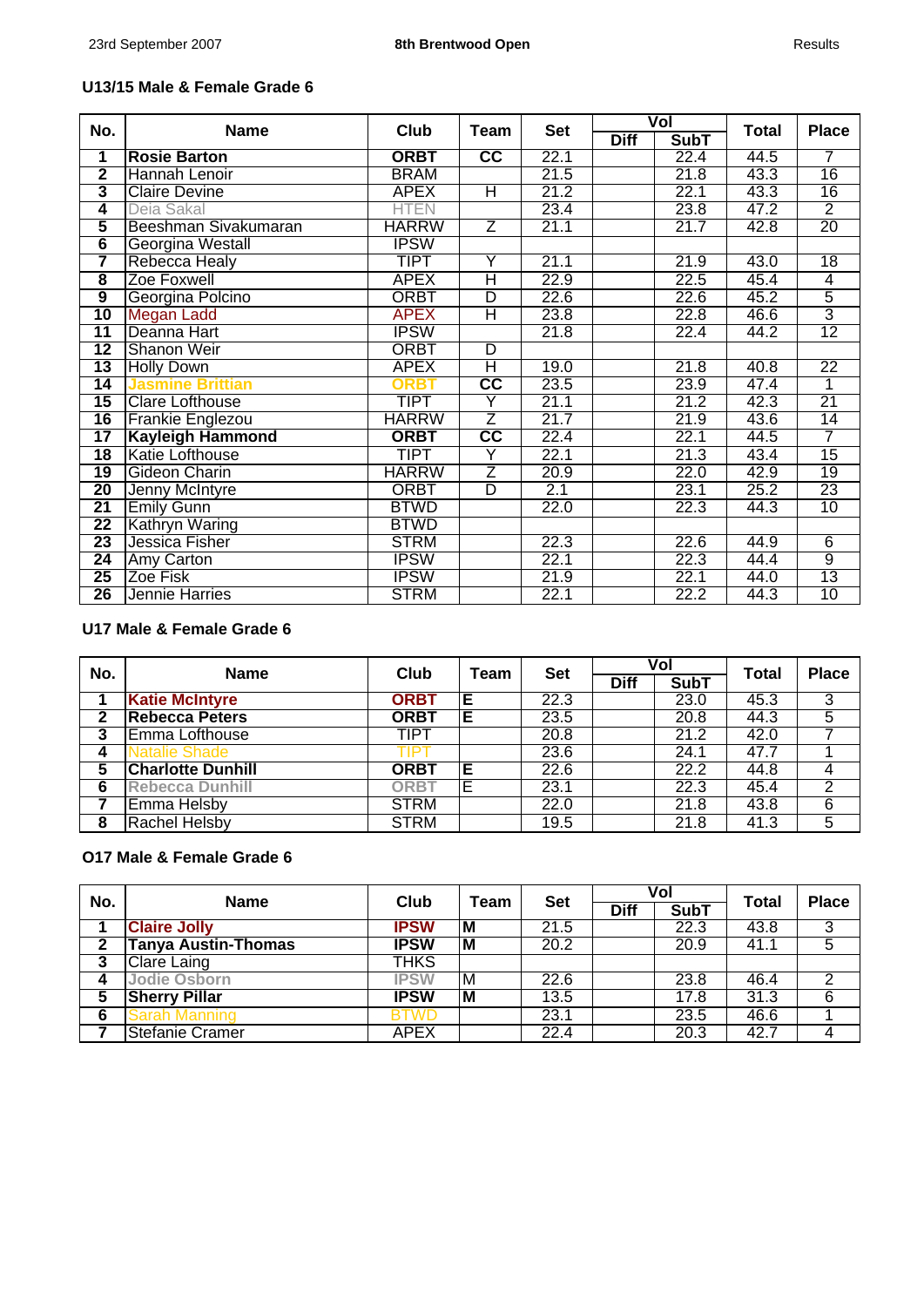## **U9/11 Male & Female Grade 5**

| No.             | <b>Name</b>             | Club        | Team | <b>Set</b> |             | Vol         | <b>Total</b> | <b>Place</b>    |
|-----------------|-------------------------|-------------|------|------------|-------------|-------------|--------------|-----------------|
|                 |                         |             |      |            | <b>Diff</b> | <b>SubT</b> |              |                 |
| 1               | Megan McLaughlin        | ORB1        | F    | 23.4       | 1.1         | 24.6        | 48.0         |                 |
| 2               | Eleanor O'Hanlon        | <b>IPSW</b> | N    | 22.5       | 1.0         | 23.1        | 45.6         | 5               |
| 3               | <b>Blake Read</b>       | <b>IPSW</b> | N    | 12.3       | 1.2         | 20.9        | 33.2         | 14              |
| 4               | Lauren Cullen           | <b>IPSW</b> | N    | 18.9       | 1.2         | 22.7        | 41.6         | 10              |
| 5               | Rebecca Martin          | <b>BTWD</b> |      | 22.2       | 1.2         | 23.0        | 45.2         | 6               |
| 6               | <b>Lucy Bevan</b>       | <b>IPSW</b> | FF   | 22.7       | 1.9         | 24.4        | 47.1         | $\overline{2}$  |
| 7               | Hannah Ambrose          | LEVI        |      | 15.0       | 0.8         | 20.2        | 35.2         | $\overline{13}$ |
| 8               | Tia Brown               | <b>APEX</b> |      | 21.2       | 1.2         | 21.2        | 42.4         | $\overline{9}$  |
| 9               | Rebecca Denham          | <b>LEVI</b> |      | 16.9       | 0.7         | 13.8        | 30.7         | 15              |
| 10              | Ryan Aviet              | <b>APEX</b> |      | 19.3       | 1.2         | 20.3        | 39.6         | $\overline{12}$ |
| 11              | <b>Kelsey Wilson</b>    | <b>ORBT</b> | F    | 16.3       | 1.2         | 23.5        | 39.8         | 11              |
| 12              | Hannah Bailey           | <b>HTEN</b> |      | 23.0       | 1.3         | 24.0        | 47.0         | 4               |
| 13              | <b>Abigail McEvaddy</b> | <b>ORBT</b> | F    | 23.1       | 0.5         | 23.9        | 47.0         | 3               |
| $1\overline{4}$ | <b>Sophie Carter</b>    | <b>IPSW</b> | FF   | 21.5       | 1.2         | 22.4        | 43.9         | 8               |
| 15              | <b>Olivia Houston</b>   | <b>IPSW</b> | FF   | 21.2       | 1.2         | 23.2        | 44.4         | 7               |

# **U13 Male & Female Grade 5**

| No.             | <b>Name</b>             | Club         | Team | <b>Set</b> |                  | Vol         | <b>Total</b> | <b>Place</b>   |
|-----------------|-------------------------|--------------|------|------------|------------------|-------------|--------------|----------------|
|                 |                         |              |      |            | <b>Diff</b>      | <b>SubT</b> |              |                |
|                 | Jasmine Fox             | <b>IPSW</b>  | O    | 21.7       | $\overline{2.0}$ | 23.2        | 44.9         | 4              |
| 2               | <b>Abbie Goldsmith</b>  | <b>BTWD</b>  | S    | 16.8       | 1.5              | 22.9        | 39.7         | $\overline{6}$ |
| 3               | <b>Charlotte Hussey</b> | <b>BTWD</b>  | S    | 22.0       | 1.5              | 23.8        | 45.8         | $\overline{3}$ |
| 4               | <b>Danielle Swift</b>   | <b>HARRW</b> |      | 21.7       | 0.5              | 2.5         | 24.2         | 8              |
| 5               | <b>Jennifer Harries</b> | <b>STRM</b>  |      |            |                  |             |              |                |
| 6               | Lauren Wright           | <b>IPSW</b>  | O    |            |                  |             |              |                |
|                 | Jessica Fisher          | <b>STRM</b>  |      |            |                  |             |              |                |
| 8               | Danielle Dick           | <b>HTEN</b>  |      | 22.6       | $\overline{2.4}$ | 23.6        | 46.2         | 2              |
| 9               | <b>Heidi Bartlett</b>   | BTWD         | S    | 23.0       | 1.5              | 23.5        | 46.5         |                |
| $\overline{10}$ | Amy Carten              | <b>IPSW</b>  | Ō    |            |                  |             |              |                |
| 11              | <b>Martha McKinnell</b> | <b>ORBT</b>  |      | 21.0       | 1.5              | 23.0        | 44.0         | 5              |
| 12              | Sarah Daly              | <b>BTWD</b>  | ड    |            |                  |             |              |                |
| 13              | Georgina Westall        | <b>IPSW</b>  |      | 15.4       | 0.8              | 15.7        | 31.1         | 7              |

#### **U15 Male & Female Grade 5**

| No. | <b>Name</b>           | Club        | Team                 | <b>Set</b> |                  | Vol         | <b>Total</b> | <b>Place</b>   |
|-----|-----------------------|-------------|----------------------|------------|------------------|-------------|--------------|----------------|
|     |                       |             |                      |            | <b>Diff</b>      | <b>SubT</b> |              |                |
|     | <b>Tom Salisbury</b>  | <b>STRM</b> |                      | 19.9       | 1.5              | 21.8        | 41.7         | 8              |
| 2   | <b>Amy Pillar</b>     | <b>IPSW</b> | $\overline{\text{}}$ | 20.5       | 2.1              | 22.7        | 43.2         | $\overline{6}$ |
| 3   | <b>Elly Studd</b>     | <b>BTWD</b> | J                    | 21.7       | 1.5              | 23.2        | 44.9         | 3              |
| 4   | <b>Emily Gunn</b>     | <b>BTWD</b> |                      |            |                  |             |              |                |
| 5   | <b>Georgia Walker</b> | <b>BTWD</b> |                      | 22.4       | 2.0              | 23.3        | 45.7         | 2              |
| 6   | Joseph Lee            | HTEN        |                      | 22.6       | 2.6              | 24.0        | 46.6         |                |
|     | <b>Charlotte Toms</b> | <b>BTWD</b> |                      | 20.9       | $1.\overline{5}$ | 22.8        | 43.7         | 5              |
| 8   | Daisy Edwards         | <b>ORBT</b> |                      |            |                  |             |              |                |
| 9   | Yarika Toner          | <b>IPSW</b> | $\overline{\text{}}$ | 20.7       | $1.\overline{5}$ | 22.2        | 42.9         |                |
| 10  | Lauren Wright         | <b>IPSW</b> | OO                   | 22.2       | 2.4              | 21.8        | 44.0         | 4              |

# **U/O17 Male & Female Grade 5**

| No.          | <b>Name</b>             | Club         | Team | <b>Set</b> |             | Vol         | Total | <b>Place</b>    |
|--------------|-------------------------|--------------|------|------------|-------------|-------------|-------|-----------------|
|              |                         |              |      |            | <b>Diff</b> | <b>SubT</b> |       |                 |
|              | Mark Hardiman           | <b>BTWD</b>  |      | 22.2       | 2.1         | 23.6        | 45.8  | $\overline{2}$  |
| $\mathbf{2}$ | Sarah English           | <b>IPSW</b>  |      | 21.4       | $1.6\,$     | 23.5        | 44.9  | 5               |
| 3            | <b>Scott Crowhurst</b>  | <b>RICH</b>  |      | 20.3       | 1.7         | 22.6        | 42.9  | 7               |
| 4            | Emma Helsby             | <b>STRM</b>  |      |            |             |             |       |                 |
| 5            | <b>Antony Evans</b>     | THKS         |      | 22.3       | 3.0         | 24.6        | 46.9  |                 |
| 6            | Rachel Helsby           | <b>STRM</b>  |      |            |             |             |       |                 |
|              | Sarah Chisholm          | <b>HARRW</b> |      |            |             |             |       |                 |
| 8            | Levi Rimmer             | <b>RICH</b>  |      | 22.1       | 1.6         | 23.3        | 45.4  | 4               |
| 9            | <b>Emma Simmonds</b>    | <b>BRAM</b>  |      | 22.0       | 1.6         | 23.6        | 45.6  | 3               |
| 10           | <b>Anne-Marie Aviet</b> | <b>APEX</b>  |      | 21.0       | 1.7         | 22.7        | 43.7  | $6\overline{6}$ |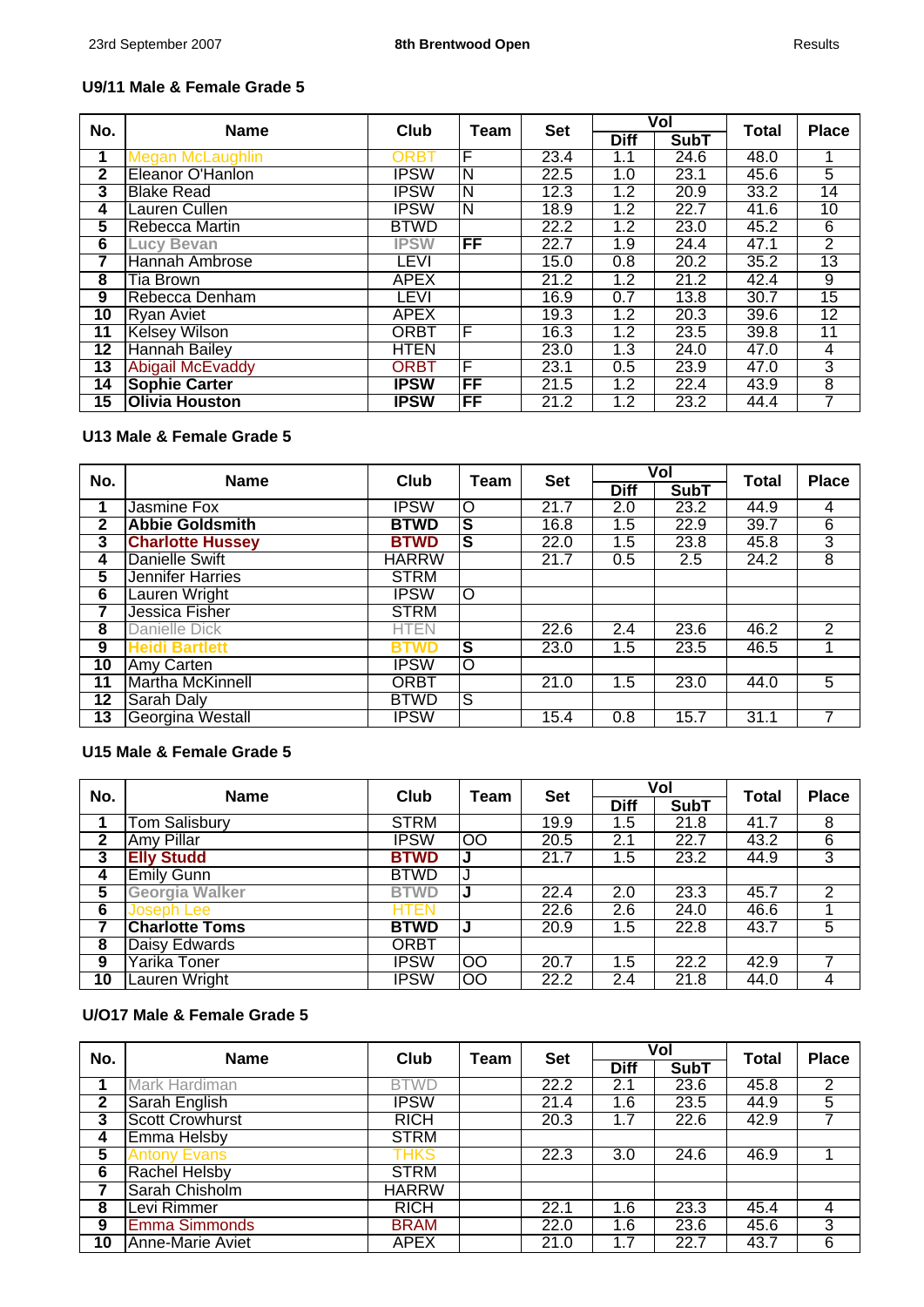J.

## **U9/11 Male & Female Grade 4**

| No. | <b>Name</b>          | Club         | Team | <b>Set</b> | Vol         |             | <b>Total</b> | <b>Place</b> |
|-----|----------------------|--------------|------|------------|-------------|-------------|--------------|--------------|
|     |                      |              |      |            | <b>Diff</b> | <b>SubT</b> |              |              |
|     | Joshua Austin-Thomas | <b>IPSW</b>  | EE   | 20.4       | 2.1         | 21.1        | 41.5         | 6            |
| ∍   | <b>Tavlor Ball</b>   | <b>IPSW</b>  | EЕ   | 21.3       | 2.7         | 24.5        | 45.8         |              |
| 3   | Shadi Fakouri        | <b>HARRW</b> |      | 20.0       | 2.1         | 22.2        | 42.2         | C            |
|     | Sarah Mathieson      | -EVI         |      | 21.6       | 2.2         | 23.9        | 45.5         | 3            |
|     | _oren Tavlor         | PGUS         |      | 22.6       | 2.9         | 25.4        | 48.0         |              |
| 6   | <b>Sophie Clarke</b> | <b>IPSW</b>  | EE   | 21.2       | 2.9         | 23.9        | 45.1         |              |

#### **U13/15 Female Grade 4**

| No. | <b>Name</b>              | Club         | Team      | <b>Set</b> |                  | Vol         | Total | <b>Place</b>    |
|-----|--------------------------|--------------|-----------|------------|------------------|-------------|-------|-----------------|
|     |                          |              |           |            | <b>Diff</b>      | <b>SubT</b> |       |                 |
| 1   | <b>Charlotte Wastell</b> | <b>HTEN</b>  |           |            |                  |             |       |                 |
| 2   | <b>Lauren Wylie</b>      | <b>BTWD</b>  | AA        | 22.4       | $\overline{2.2}$ | 24.8        | 47.2  | 3               |
| 3   | Sophie Clarke            | <b>IPSW</b>  | P         |            |                  |             |       |                 |
| 4   | <b>Alice Black</b>       | <b>PGUS</b>  |           | 22.3       | 3.5              | 25.5        | 47.8  |                 |
| 5   | <b>Harriet Gill</b>      | <b>BTWD</b>  | AA        | 21.3       | 2.9              | 25.2        | 46.5  | 4               |
| 6   | <b>Stephanie Watts</b>   | <b>STRM</b>  |           |            |                  |             |       |                 |
| 7   | Caitlin Leydon           | <b>IPSW</b>  | P         |            |                  |             |       |                 |
| 8   | <b>Abigail Humphreys</b> | <b>HARRW</b> |           | 19.0       | 2.9              | 23.1        | 42.1  |                 |
| 9   | <b>Bethany Chambers</b>  | <b>BTWD</b>  | <b>AA</b> | 22.5       | $\overline{2.2}$ | 24.9        | 47.4  | 2               |
| 10  | <b>Coral Pillar</b>      | <b>IPSW</b>  | P         | 20.8       | $\overline{3.5}$ | 23.9        | 44.7  | $6\overline{6}$ |
| 11  | Lauren Sadler            | <b>IPSW</b>  | P         | 21.9       | 3.1              | 24.5        | 46.4  | 5               |
| 12  | Catherine Daly           | <b>BTWD</b>  | AA        |            |                  |             |       |                 |

# **U13/15 Male Grade 4**

| No. | <b>Name</b>            | Club         | Team | <b>Set</b> | Vol         |             | <b>Total</b> | <b>Place</b> |
|-----|------------------------|--------------|------|------------|-------------|-------------|--------------|--------------|
|     |                        |              |      |            | <b>Diff</b> | <b>SubT</b> |              |              |
|     | <b>Peter Choy</b>      | <b>HARRW</b> |      | 10.7       | 3.5         | 24.1        | 34.8         | 5            |
| 2   | <b>Chris Minns</b>     | <b>IPSW</b>  |      | 20.5       | 1.6         | 19.2        | 39.7         |              |
| 3   | <b>Kallum Sherlock</b> | <b>BTWD</b>  |      |            |             |             |              |              |
|     | Alex Jones             | <b>STRM</b>  |      | 21.1       | 3.5         | 23.6        | 44.7         |              |
| ວ   | )aniel Miles           | <b>STRM</b>  |      | 22.2       | 3.5         | 24.8        | 47.0         |              |
| 6   | <b>Ashley Page</b>     | <b>IPSW</b>  |      | 20.6       | 2.2         | 23.9        | 44.5         | 3            |

## **U/O17 Male & Female Grade 4**

| No. | <b>Name</b>                 | Club         | Team | <b>Set</b> |                  | Vol         | <b>Total</b> | <b>Place</b>   |
|-----|-----------------------------|--------------|------|------------|------------------|-------------|--------------|----------------|
|     |                             |              |      |            | <b>Diff</b>      | <b>SubT</b> |              |                |
|     | Kym Austin                  | <b>IPSW</b>  |      | 21.7       | 2.6              | 22.5        | 44.2         | 9              |
| 2   | <b>Olivia Harries</b>       | <b>STRM</b>  |      | 22.3       | 4.0              | 25.7        | 48.0         |                |
| 3   | <b>Martha Mills-Perkins</b> | <b>HARRW</b> |      | 21.8       | $\overline{3.5}$ | 24.4        | 46.2         | 5              |
| 4   | <b>Bharti Chauhan</b>       | <b>HARRW</b> | N    | 21.7       | 2.9              | 24.9        | 46.6         | 3              |
| 5   | <b>Alex Helsby</b>          | <b>STRM</b>  |      | 21.8       | 2.9              | 23.6        | 45.4         |                |
| 6   | Jo Collins                  | <b>RICH</b>  |      |            |                  |             |              |                |
| 7   | Sophie Banks                | <b>BTWD</b>  |      | 22.0       | 2.5              | 24.4        | 46.4         | 4              |
| 8   | <b>Alex Swinnerton</b>      | THKS         |      | 21.8       | $\overline{3.5}$ | 25.8        | 47.6         | 2              |
| 9   | Jen Fitzgibbon              | <b>HARRW</b> |      | 21.3       | 2.9              | 24.3        | 45.6         | 6              |
| 10  | <b>Chris Hawkins</b>        | <b>BTWD</b>  |      |            |                  |             |              |                |
| 11  | <b>Hokwan Chik</b>          | <b>ORBT</b>  |      | 23.3       | 4.0              | 21.1        | 44.4         | $\overline{8}$ |
| 12  | Sarah Chisholm              | <b>HARRW</b> |      |            |                  |             |              |                |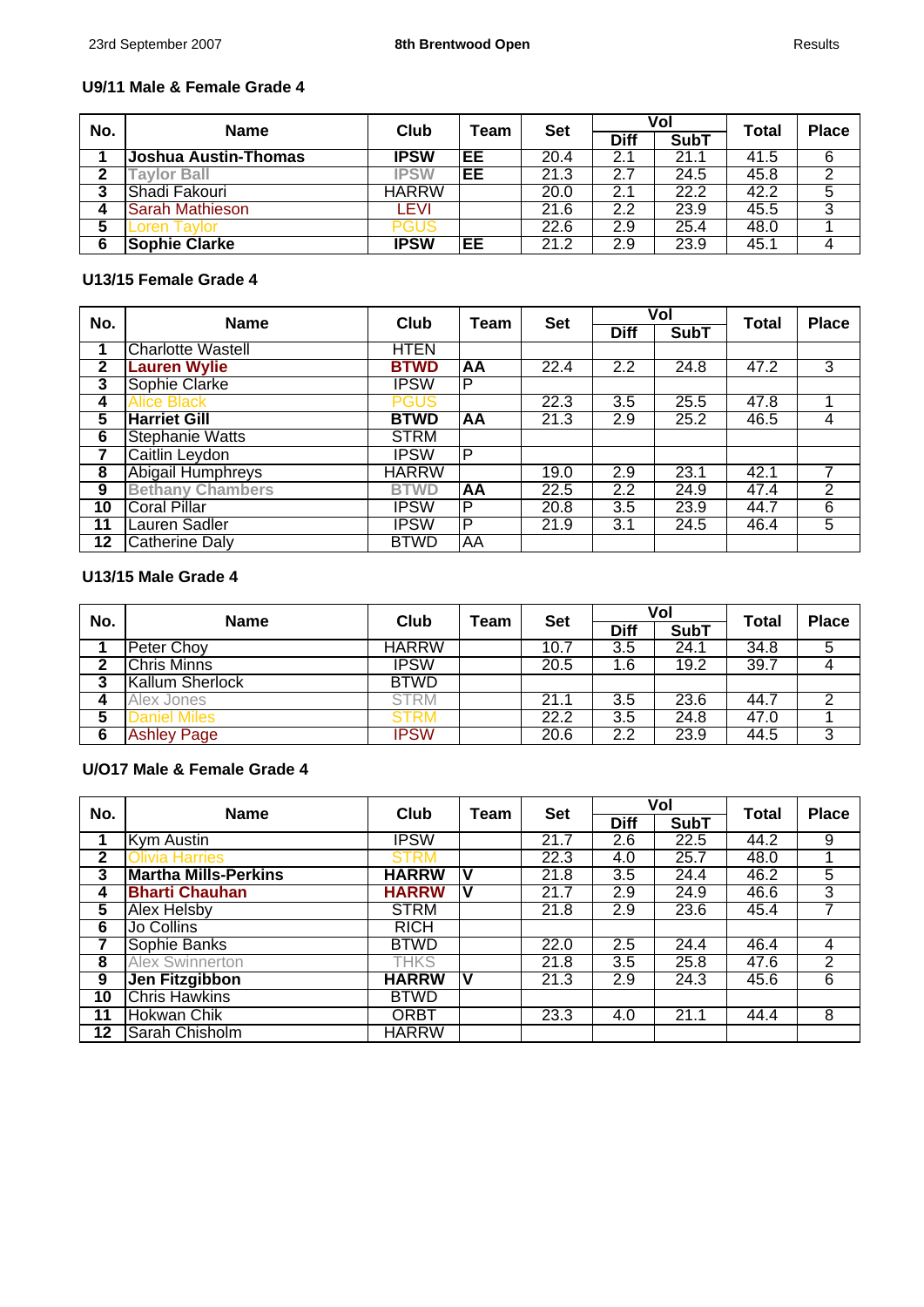J.

## **U9/11/13 Male & Female Grade 3**

| No. | <b>Name</b>              | Club        | Team | <b>Set</b> |                  | Vol         | <b>Total</b> | <b>Place</b>   |
|-----|--------------------------|-------------|------|------------|------------------|-------------|--------------|----------------|
|     |                          |             |      |            | <b>Diff</b>      | <b>SubT</b> |              |                |
|     | Sophie Perks             | <b>RICH</b> |      | 22.1       | 3.6              | 25.6        | 47.7         | $\overline{6}$ |
| 2   | <b>Donna Clarke</b>      | <b>IPSW</b> | Q    | 22.9       | 3.4              | 24.9        | 47.8         | 5              |
| 3   | <b>Abigail Clarke</b>    | <b>PGUS</b> |      | 22.2       | 3.0              | 24.1        | 46.3         | 9              |
| 4   | <b>Georgia Russell</b>   | <b>IPSW</b> | Q    | 22.2       | 3.0              | 25.0        | 47.2         |                |
| 5   | <b>Charlotte Webb</b>    | <b>PGUS</b> |      | 22.8       | 4.5              | 27.1        | 49.9         |                |
| 6   | Eleanor Clarke           | <b>BTWD</b> |      | 23.2       | $\overline{3.5}$ | 26.1        | 49.3         | 2              |
|     | <b>Harry Gannon</b>      | <b>BTWD</b> |      | 23.0       | 3.0              | 25.7        | 48.7         | 4              |
| 8   | <b>Francesca Houston</b> | <b>IPSW</b> | Q    | 21.3       | 3.0              | 25.0        | 46.3         | 8              |
| 9   | <b>Charlotte Wastell</b> | <b>HTEN</b> |      | 22.5       | 3.5              | 26.6        | 49.1         | 3              |

#### **U15 Male & Female Grade 3**

| No.         | <b>Name</b>              | Club         | Team | <b>Set</b>       |                  | Vol         | <b>Total</b>      | <b>Place</b>   |
|-------------|--------------------------|--------------|------|------------------|------------------|-------------|-------------------|----------------|
|             |                          |              |      |                  | <b>Diff</b>      | <b>SubT</b> |                   |                |
|             | <b>Alice Bevan</b>       | <b>IPSW</b>  | R    | 22.1             | 4.1              | 26.6        | 48.7              | 3              |
| $\mathbf 2$ | Joshua Wheeler           | ORBT         | BB   | 21.5             | 3.0              | 25.1        | 46.6              | 6              |
| 3           | <b>Amy Large</b>         | <b>IPSW</b>  | R    | 20.8             | 2.9              | 24.4        | 45.2              | 8              |
| 4           | <b>Chrissie Law</b>      | BTWD         |      | 23.1             | 4.7              | 27.6        | 50.7              |                |
| 5           | <b>Matthew Choy</b>      | <b>HARRW</b> |      | 22.1             | 4.8              | 26.0        | 48.1              | 4              |
| 6           | <b>Elizabeth Nichols</b> | <b>BTWD</b>  |      | 22.9             | $\overline{3.4}$ | 23.6        | 46.5              | 7              |
|             | Laura Roberts            | <b>ORBT</b>  |      |                  |                  |             |                   |                |
| 8           | <b>Kelsey Howard</b>     | <b>STRT</b>  |      | 22.7             | 5.0              | 27.0        | 49.7              | $\overline{2}$ |
| 9           | <b>Stephen Chilver</b>   | <b>IPSW</b>  | R    | $\overline{3.9}$ | 2.4              | 17.0        | $\overline{20.9}$ | 10             |
| 10          | Amelia O'Hanlan          | <b>IPSW</b>  | R    | 22.2             | 3.1              | 25.4        | 47.6              | 5              |
| 11          | Daisy Edwards            | ORBT         | BB.  | 20.6             | 3.0              | 24.4        | 45.0              | 9              |

# **U/O17 Male & Female Grade 3**

| No.             | <b>Name</b>            | Club         | Team | <b>Set</b> |                  | Vol         | <b>Total</b> | <b>Place</b>    |
|-----------------|------------------------|--------------|------|------------|------------------|-------------|--------------|-----------------|
|                 |                        |              |      |            | <b>Diff</b>      | <b>SubT</b> |              |                 |
| 1               | Gayle Blacker          | <b>HTEN</b>  | U    | 21.7       | 4.2              | 26.6        | 48.3         | $\overline{8}$  |
| $\mathbf{2}$    | <b>Aaron Keeble</b>    | <b>IPSW</b>  |      | 22.0       | 5.0              | 26.6        | 48.6         | $\overline{6}$  |
| 3               | <b>Louisa Hunt</b>     | <b>PGUS</b>  |      | 21.7       | 4.6              | 24.1        | 45.8         | $\overline{11}$ |
| 4               | <b>Emmie Cook</b>      | <b>HTEN</b>  | U    |            |                  |             |              |                 |
| 5               | <b>Katie Winwood</b>   | <b>PGUS</b>  |      | 22.7       | 5.0              | 26.5        | 49.2         | $\overline{4}$  |
| 6               | <b>Richard Johnson</b> | THKS         |      | 21.8       | 5.0              | 26.5        | 48.3         | 9               |
| 7               | <b>Nadine Coton</b>    | <b>HARRW</b> |      | 21.2       | 3.5              | 21.5        | 42.7         | 13              |
| 8               | <b>Lizzie Mercer</b>   | <b>RICH</b>  |      | 22.3       | 4.0              | 26.5        | 48.8         | 5               |
| 9               | <b>Jessica Pearce</b>  | <b>LEVI</b>  |      | 22.1       | 5.0              | 27.1        | 49.2         | $\overline{3}$  |
| $\overline{10}$ | Jasmine Sharpe         | <b>HTEN</b>  | U    |            |                  |             |              |                 |
| 11              | Abbie Gaeta            | <b>IPSW</b>  |      | 21.1       | $\overline{3.8}$ | 25.0        | 46.1         | $\overline{10}$ |
| 12              | <b>Maxine Rivers</b>   | PGUS         |      | 23.0       | 5.0              | 27.8        | 50.8         | 1               |
| 13              | Will Ivor-Jones        | <b>STRT</b>  |      | 16.4       | 4.3              | 27.3        | 43.7         | $\overline{12}$ |
| 14              | Paige Maranian         | <b>RICH</b>  |      | 22.3       | $\overline{3.5}$ | 26.0        | 48.3         | 7               |
| $\overline{15}$ | <b>Lisa Howard</b>     | <b>STRM</b>  |      |            |                  |             |              |                 |
| 16              | <b>Altay Erol</b>      | <b>BTWD</b>  |      | 22.8       | 4.6              | 27.4        | 50.2         | $\overline{2}$  |